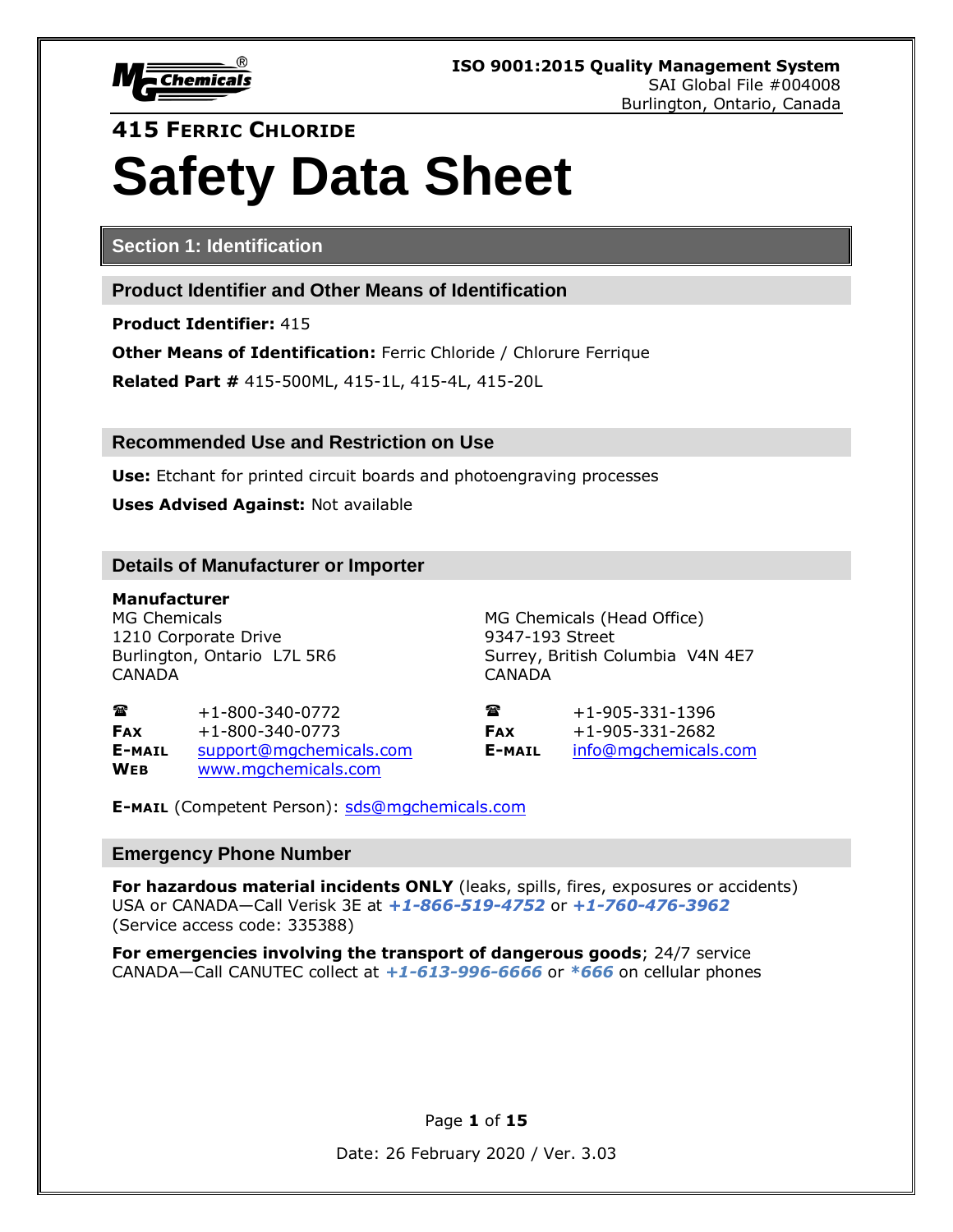

#### **Section 2: Hazard(s) Identification**

#### **Classification of Hazardous Chemical**

#### **GHS Categories**

| <b>Criteria</b>                      |       | Category | <b>Signal</b><br>Word | <b>Pictograms</b> |
|--------------------------------------|-------|----------|-----------------------|-------------------|
| Eye Damage                           |       | 1Β       | Danger                | Corrosion         |
| Corrosive to Metals                  |       |          | Warning               | Corrosion         |
| Skin Irritation                      |       |          | Warning               | Exclamation       |
| <b>Acute Toxicity</b>                | Oral  | 4        | Warning               | Exclamation       |
| Hazardous to the Aquatic Environment | Acute | 3        | none                  | none              |

*Note:* The degree of severity is ranked within each hazard class from 1 (Highest Severity) to up to 5 (Lowest Severity), which is opposite to HMIS and NFPA conventions. Severity category rankings do not allow comparisons between classes.

#### **Label Elements**

| <b>Signal Word</b>    | <b>DANGER</b>                    |
|-----------------------|----------------------------------|
| <b>Pictograms</b>     | <b>Hazard Statements</b>         |
|                       | H318: Causes serious eye damage  |
|                       | H290: May be corrosive to metals |
|                       | H315: Causes skin irritation     |
|                       | H302: Harmful if swallowed       |
| No symbol<br>mandated | H402: Harmful to aquatic life    |

*Section continued on the next page*

Page **2** of **15**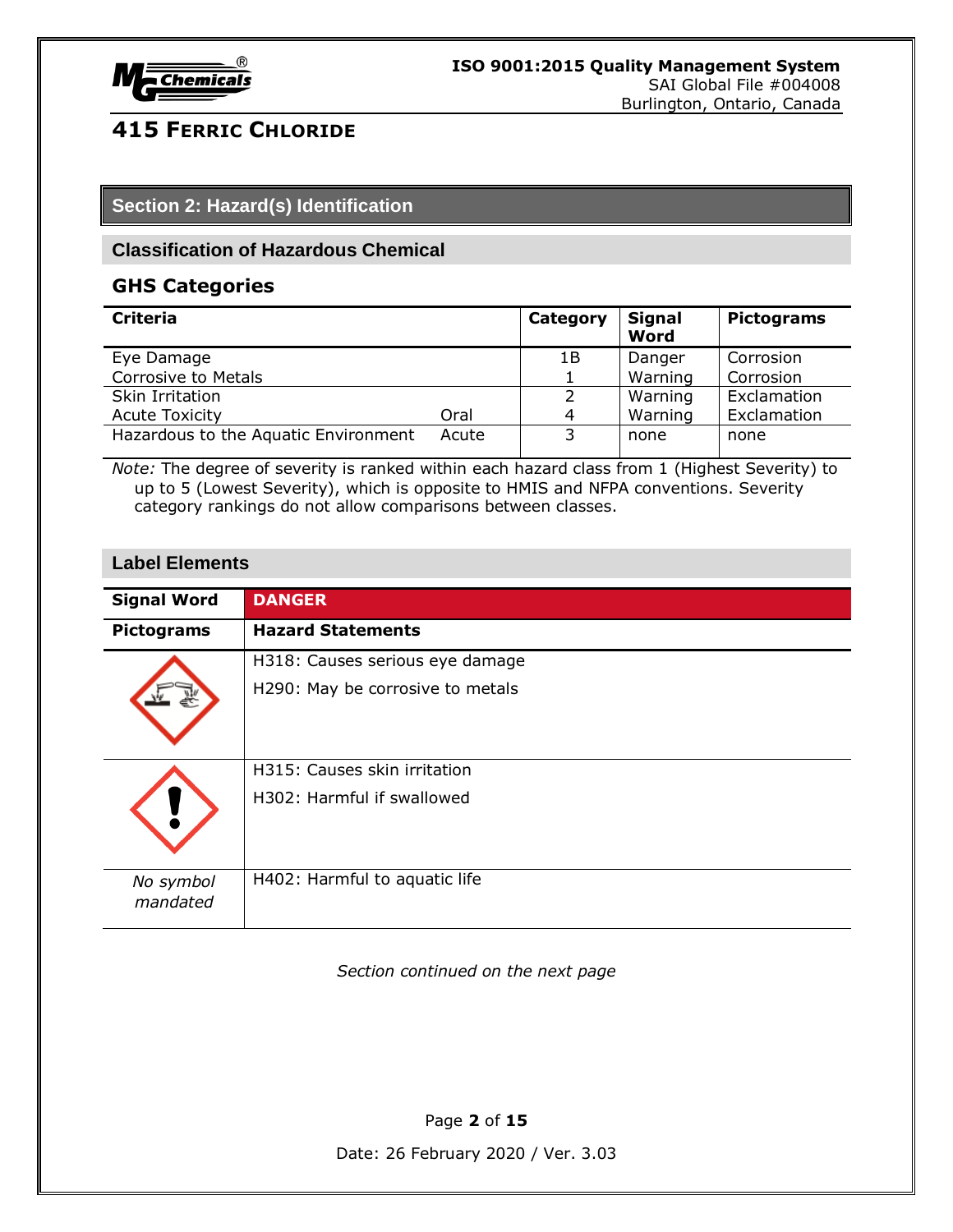

| Continued               |                                                                                                                                     |
|-------------------------|-------------------------------------------------------------------------------------------------------------------------------------|
| <b>Prevention</b>       | <b>Precautionary Statements</b>                                                                                                     |
| P102                    | Keep out of reach of children.                                                                                                      |
| P280                    | Wear eye protection, face protection, and protective gloves.                                                                        |
| P234                    | Keep only in original packaging.                                                                                                    |
| P264                    | Wash thoroughly after handling.                                                                                                     |
| P270                    | Do not eat, drink or smoke when using this product.                                                                                 |
| P273                    | Avoid release to the environment.                                                                                                   |
| <b>Response</b>         | <b>Precautionary Statements</b>                                                                                                     |
| $P305 + P351 +$<br>P338 | IF IN EYES: Rinse cautiously with water for several minutes. Remove<br>contact lenses, if present and easy to do. Continue rinsing. |
| P310                    | Immediately call a POISON CENTER or doctor.                                                                                         |
| P390                    | Absorb spillage to prevent material-damage.                                                                                         |
| $P302 + P352$           | IF ON SKIN: Wash with plenty of water.                                                                                              |
| $P332 + P313$           | If skin irritation occurs: Get medical advice or attention.                                                                         |
| $P362 + P364$           | Take off all contaminated clothing and wash it before reuse.                                                                        |
| $P301 + P312$           | IF SWALLOWED: Call a POISON CENTER or doctor if you feel unwell.                                                                    |
| P330                    | Rinse mouth.                                                                                                                        |
| <b>Storage</b>          | <b>Precautionary Statements</b>                                                                                                     |
| P406                    | Store in corrosion resistant container with a resistant inner lining.                                                               |
| <b>Disposal</b>         | <b>Precautionary Statements</b>                                                                                                     |
| P501                    | Dispose of contents in accordance to local, regional, national, and<br>international regulations.                                   |

### **Hazards Not Otherwise Classified**

| <b>Other Criteria</b> | <b>Hazard Statements/Precautionary</b><br><b>Statement</b> | <b>Signal</b><br>Word | <b>Pictograms</b> |
|-----------------------|------------------------------------------------------------|-----------------------|-------------------|
| None                  | None                                                       | None                  | None              |

Page **3** of **15**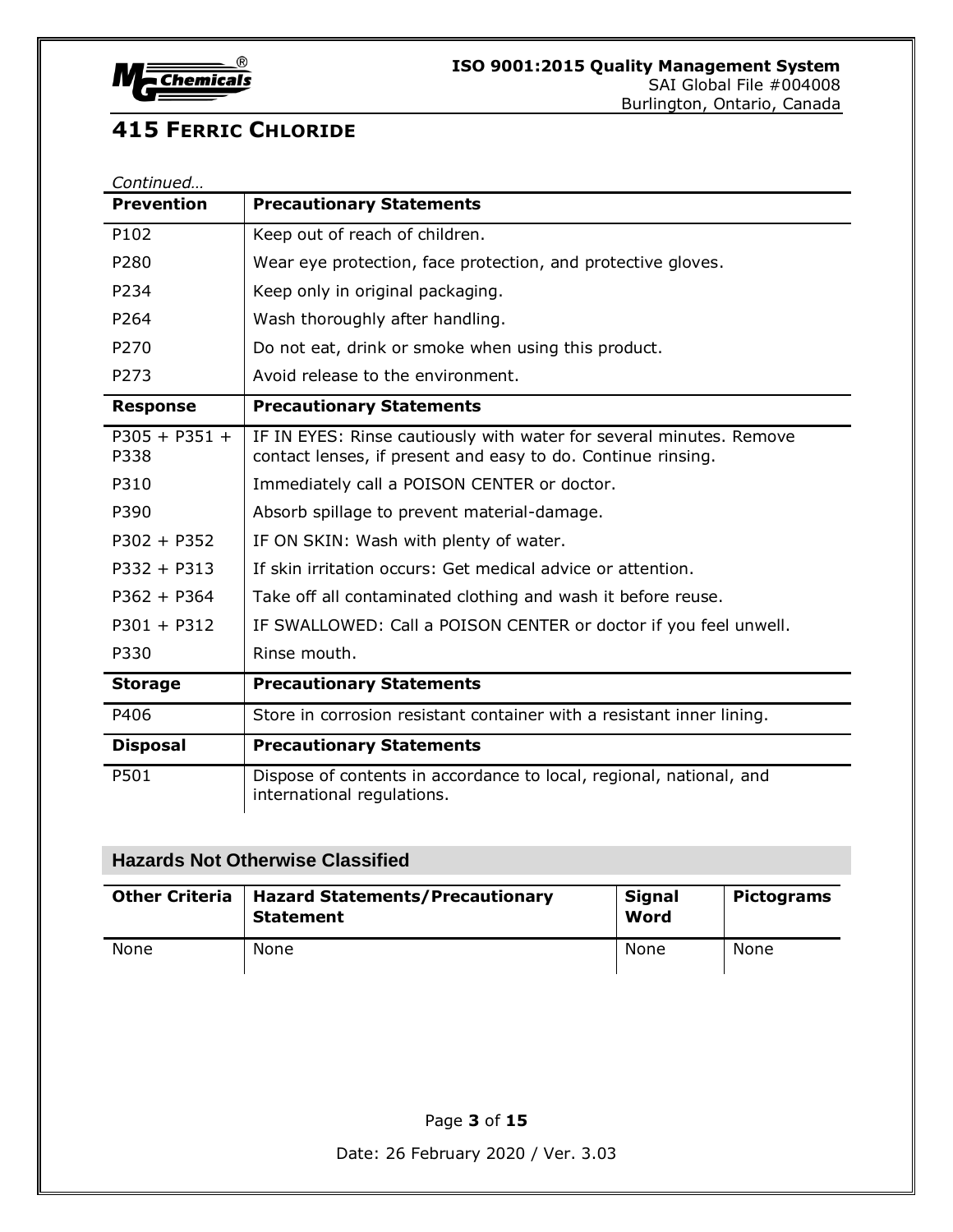

| Section 3: Composition/Information on Ingredients |                                       |            |  |
|---------------------------------------------------|---------------------------------------|------------|--|
| CAS#                                              | <b>Chemical Name</b>                  | %(weight)  |  |
| 7705-08-0                                         | iron trichloride (FeCl <sub>3</sub> ) | $37 - 42%$ |  |
| 7647-01-0                                         | hydrochloric acid                     | 1.0%       |  |
| 7758-94-3                                         | iron dichloride (FeCl2)               | $< 1.0\%$  |  |

#### **Section 4: First-Aid Measures**

| <b>Exposure Condition</b> | <b>GHS Code/Symptoms/Precautionary Statements</b>                                                                  |
|---------------------------|--------------------------------------------------------------------------------------------------------------------|
| <b>IF IN EYES</b>         | P305 + P351 + P338, P310                                                                                           |
| <b>Immediate Symptoms</b> | burns, severe irritation, redness, pain                                                                            |
| <b>Response</b>           | Rinse cautiously with water for 30 minutes. Remove contact<br>lenses, if present and easy to do. Continue rinsing. |
|                           | Immediately call a POISON CENTRE or doctor                                                                         |
| <b>IF ON SKIN</b>         | P302 + P352, P362 + P364, P332 + 313                                                                               |
| <b>Immediate Symptoms</b> | redness, pain, brown stain on skin                                                                                 |
| <b>Response</b>           | Wash with plenty of water.                                                                                         |
|                           | If skin irritation occurs. Get medical advice or attention.                                                        |
|                           | Take off immediately all contaminated clothing and wash it<br>before reuse.                                        |
| <b>IF SWALLOWED</b>       | P330, P301 + P312                                                                                                  |
| <b>Immediate Symptoms</b> | irritation, abdominal pain, nausea, vomiting, diarrhea                                                             |
| <b>Response</b>           | Rinse mouth.                                                                                                       |
|                           | If you feel unwell, call a POISON CENTRE or doctor.                                                                |
| <b>IF INHALED</b>         | $P304 + P340$                                                                                                      |
| <b>Immediate Symptoms</b> | irritation, cough, sore throat                                                                                     |
| <b>Response</b>           | Remove person to fresh air and keep comfortable for breathing.                                                     |

Page **4** of **15**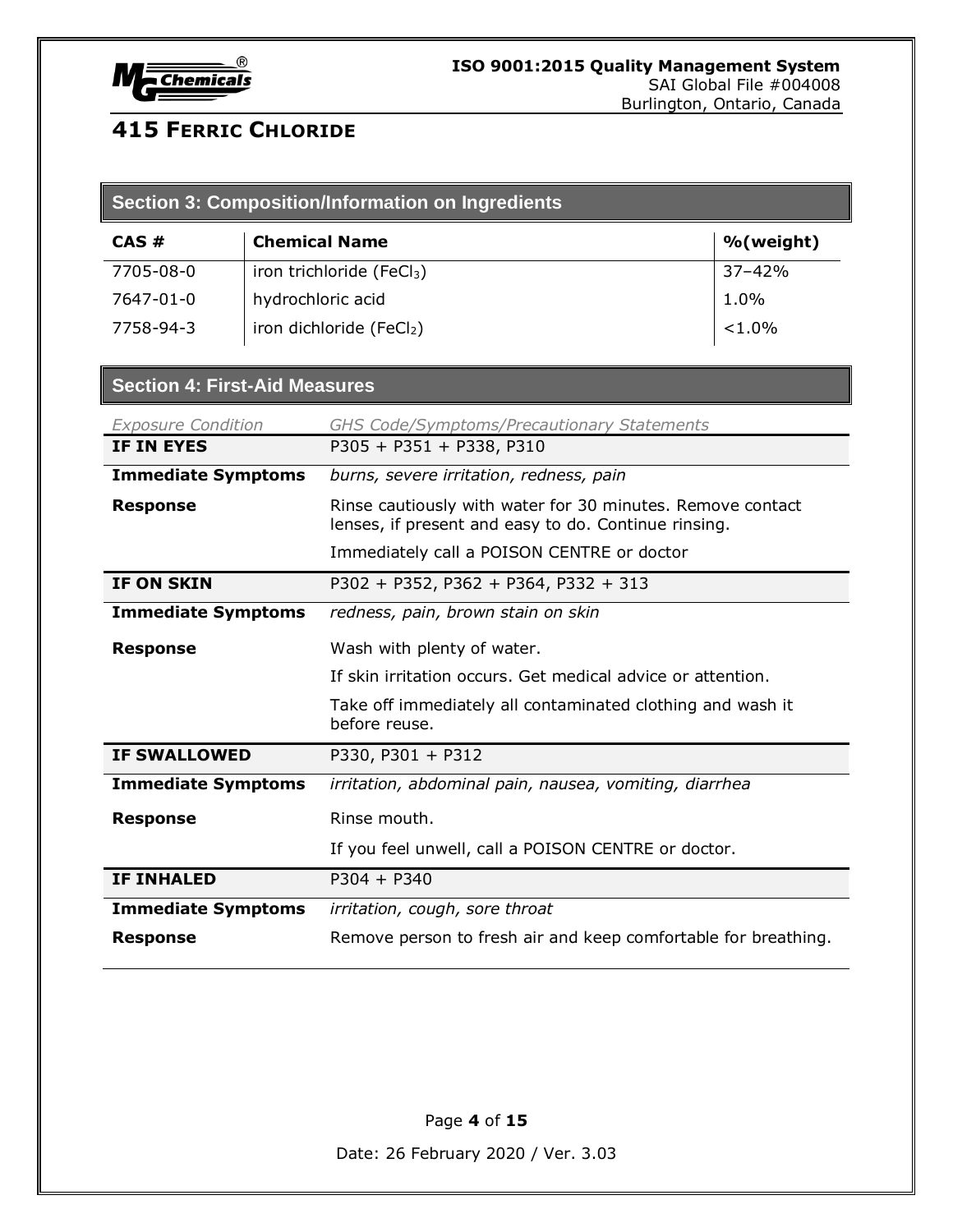

| <b>Section 5: Fire-Fighting Measures</b> |                                                                                                                        |  |
|------------------------------------------|------------------------------------------------------------------------------------------------------------------------|--|
| <b>Extinguishing Media</b>               | In case of fire: Use extinguishing media suitable for surrounding<br>material.                                         |  |
| <b>Specific Hazards</b>                  | Not flammable or combustible. Produces irritating and toxic<br>fumes in fires or in contact with hot surfaces.         |  |
|                                          | Prolonged contact with metals in an enclosed space may<br>produce explosive quantities of hydrogen gas.                |  |
| <b>Combustion Products</b>               | Above $>$ 200 °C, toxic and corrosive gases including chlorine,<br>hydrogen chloride, and iron oxides may be released. |  |
| <b>Fire-Fighter</b>                      | Wear self-contained breathing apparatus and full fire-fighting<br>turn-out gear.                                       |  |

### **Section 6: Accidental Release Measures**

| <b>Personal Protection</b>                | See personal protection recommendations in Section 8.                                                                                                                                                                                     |
|-------------------------------------------|-------------------------------------------------------------------------------------------------------------------------------------------------------------------------------------------------------------------------------------------|
| <b>Precautions for</b><br><b>Response</b> | Avoid breathing the mist, spray or fumes.                                                                                                                                                                                                 |
| Environmental<br><b>Precautions</b>       | Avoid releasing to the environment. Prevent spill from entering<br>drains and waterways.                                                                                                                                                  |
| <b>Containment Methods</b>                | Contain with inert and non-flammable absorbent (such as soil,<br>sand, vermiculite).                                                                                                                                                      |
| <b>Cleaning Methods</b>                   | Neutralize with lime $(Ca(OH)_2$ or $CaCO_3$ ) or soda ash/sodium<br>carbonate (Na <sub>2</sub> CO <sub>3</sub> ). Collect liquid in a plastic container. Wash<br>spill area with soap and water to remove the last traces of<br>residue. |
| <b>Disposal Methods</b>                   | Dispose of spill waste according to Section 13.                                                                                                                                                                                           |

Page **5** of **15**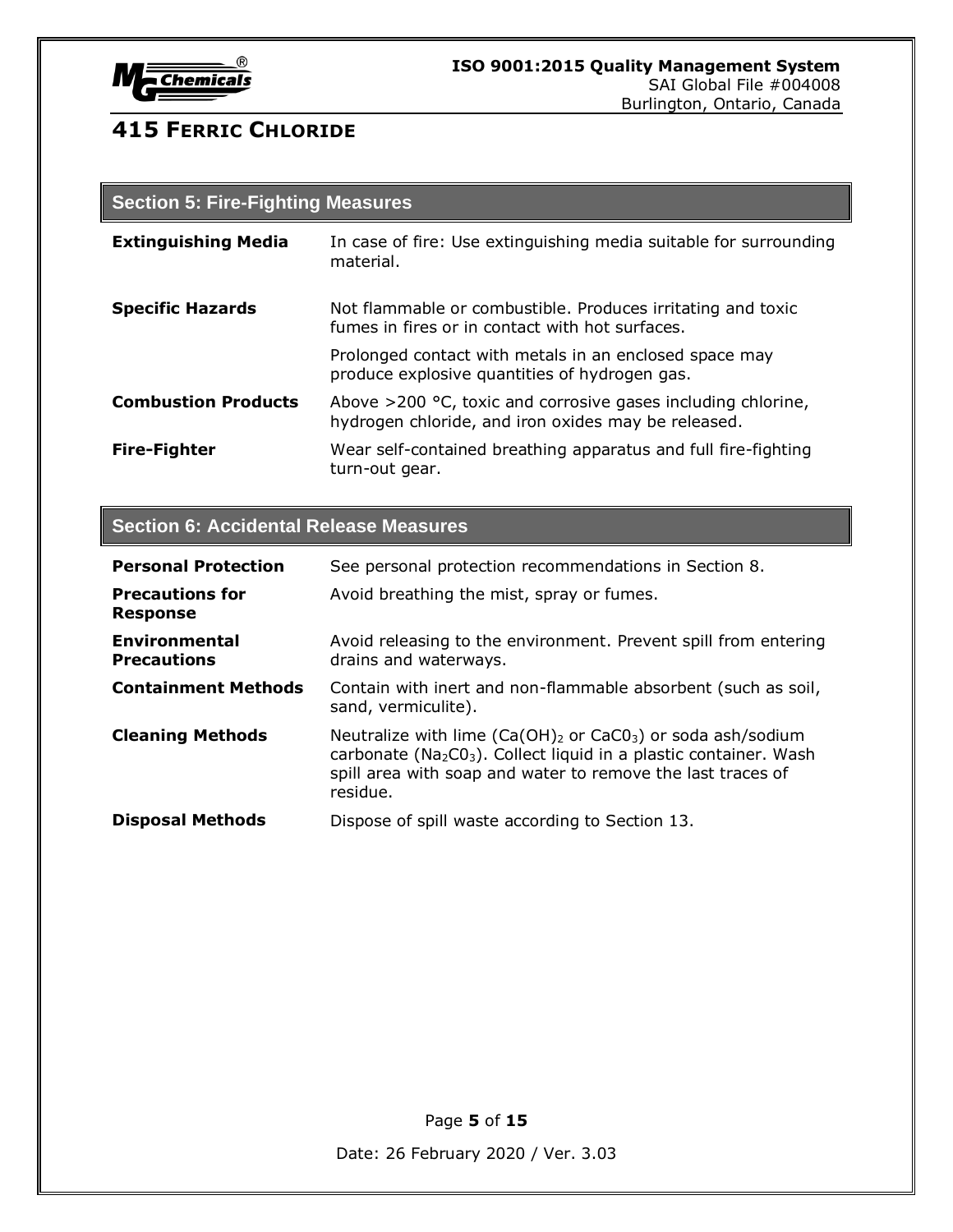

| <b>Section 7: Handling and Storage</b> |                                                                                                   |  |
|----------------------------------------|---------------------------------------------------------------------------------------------------|--|
| <b>Prevention</b>                      | Keep out of reach of children.                                                                    |  |
|                                        | Do not eat, drink or smoke when using this product.                                               |  |
|                                        | Take off all contaminated clothing and wash it before reuse.                                      |  |
|                                        | Avoid release to the environment.                                                                 |  |
| <b>Handling</b>                        | Keep only in original packaging. Absorb spillage to prevent<br>material-damage. Collect spillage. |  |
|                                        | Wear eye protection, face protection, and protective gloves.<br>Wash thoroughly after handling.   |  |
| <b>Storage</b>                         | Store in corrosion resistant container with a resistant inner<br>lining.                          |  |

### **Section 8: Exposure Controls/Personal Protection**

### **Substances with Occupational Exposure Limit Values**

| <b>Chemical Name</b>                                  | Country                                                                             | <b>Long Term</b><br><b>Exposure Limits</b><br>(PEL)                                                                                    | <b>Short Term</b><br><b>Exposure Limits</b><br>(STEL)                                                              |
|-------------------------------------------------------|-------------------------------------------------------------------------------------|----------------------------------------------------------------------------------------------------------------------------------------|--------------------------------------------------------------------------------------------------------------------|
| iron trichloride <sup>a)</sup><br>(soluble iron salt) | ACGIH<br>U.S.A. OSHA PEL<br>Canada AB<br>Canada BC<br>Canada ON<br>Canada QC        | 1 mg/m <sup>3</sup><br>1 mg/m <sup>3</sup><br>1 mg/m <sup>3</sup><br>1 mg/m <sup>3</sup><br>1 mg/m <sup>3</sup><br>1 mg/m $3$          | Not established<br>Not established<br>Not established<br>Not established<br>Not established<br>Not established     |
| iron dichloride <sup>a)</sup><br>(soluble iron salt)  | <b>ACGIH</b><br>U.S.A. OSHA PEL<br>Canada AB<br>Canada BC<br>Canada ON<br>Canada QC | 1 mg/m <sup>3</sup><br>1 mg/m <sup>3</sup><br>1 mg/m <sup>3</sup><br>1 mg/m <sup>3</sup><br>1 mg/m <sup>3</sup><br>1 mg/m <sup>3</sup> | Not established<br>Not established<br>Not established<br>Not established<br>Not established<br>Not established     |
| hydrogen chloride                                     | ACGIH<br>U.S.A. OSHA PEL<br>Canada AB<br>Canada BC<br>Canada ON<br>Canada QC        | Not established<br>Not established<br>Not established<br>Not established<br>Not established<br>Not established                         | 2 ppm (Ceiling)<br>5 ppm (Ceiling)<br>2 ppm (Ceiling)<br>4.7 ppm (Ceiling)<br>4.7 ppm (Ceiling)<br>5 ppm (Ceiling) |

*Section continued on the next page*

Page **6** of **15**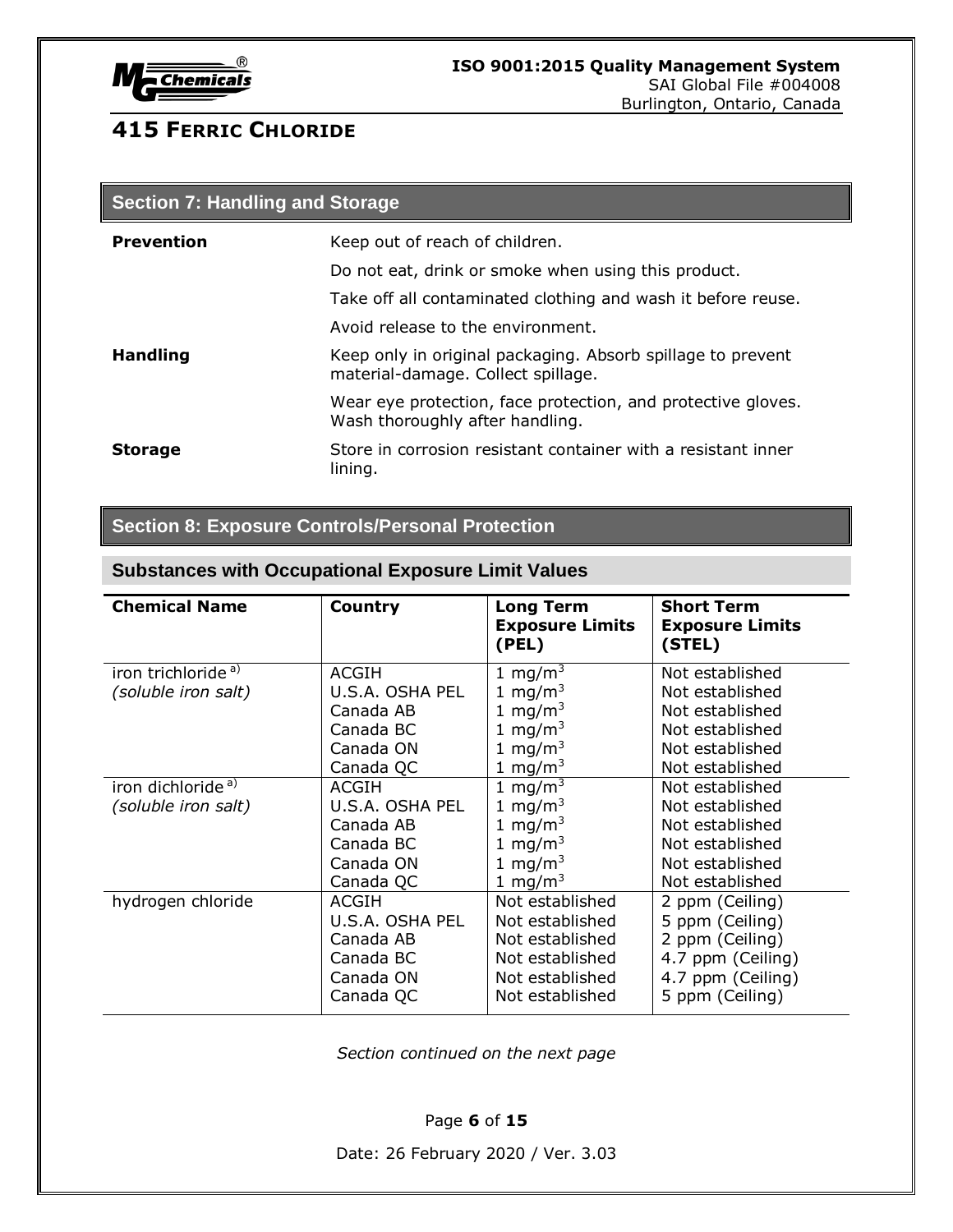

#### *Continued…*

*Note:* Ingredients are listed in descending weight contribution order (from greatest to least). The ACGIH<sup>1</sup>, OSHA (Table  $Z-1$ ), and Canadian provinces exposure limits were consulted. Limits from the RTECS<sup>2</sup> database and from suppliers' SDS were also consulted. Short term exposure limits (STEL) are for 15 min and long term permissible exposure limits (PEL) for 8 h.

a) Limit for iron salts, soluble as Fe

| <b>Engineering Controls</b>          |                                                                                                                                                                                                                                                                             |  |
|--------------------------------------|-----------------------------------------------------------------------------------------------------------------------------------------------------------------------------------------------------------------------------------------------------------------------------|--|
| <b>Ventilation</b>                   | Keep airborne concentrations below the occupational exposure<br>limits (OEL).                                                                                                                                                                                               |  |
| <b>Personal Protective Equipment</b> |                                                                                                                                                                                                                                                                             |  |
| Eye protection                       | Wear appropriate protective eyeglasses or chemical safety<br>goggles.                                                                                                                                                                                                       |  |
|                                      | <b>RECOMMENDATION:</b> Ensure that glasses have side shields for<br>lateral protection.                                                                                                                                                                                     |  |
| <b>Skin Protection</b>               | For likely contacts, use of protective butyl rubber or other<br>chemically resistant gloves.                                                                                                                                                                                |  |
|                                      | For incidental contacts, use nitrile or other chemically resistant<br>gloves.                                                                                                                                                                                               |  |
| <b>Respiratory Protection</b>        | For over-exposures up to 10 x OEL of mist or spray, wear<br>respirator such as a N95 particulate respirator or an AG acid gas<br>respirator.                                                                                                                                |  |
|                                      | Above 10 x OEL, use a positive-pressure, air-supplied respirator<br>or a self-contained breathing apparatus.                                                                                                                                                                |  |
|                                      | <b>RECOMMENDATION:</b> Consult your local safety supply store to<br>ensure that your respirator has a NIOSH (U.S.) approved filter<br>cartridges appropriate for the ingredients listed in Section 3. The<br>respirator should be fitted to the employee by a professional. |  |

#### **General Hygiene Considerations**

Wash hands thoroughly with water and soap after handling.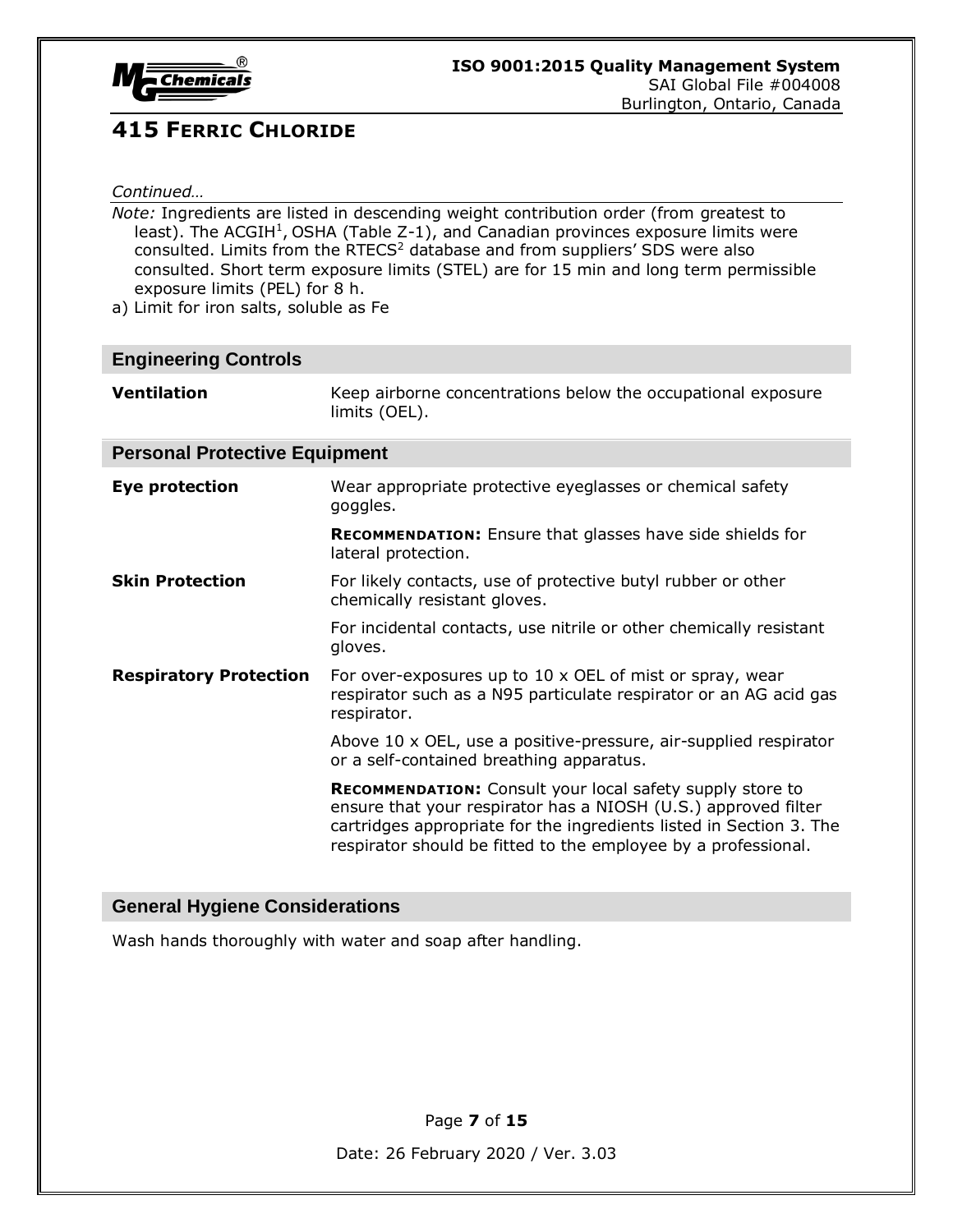

### **Section 9: Physical and Chemical Properties**

| <b>Physical State</b>   | Liquid             | <b>Lower Flammability</b><br>Limit | Not.<br>applicable |
|-------------------------|--------------------|------------------------------------|--------------------|
| <b>Appearance</b>       | Dark red-brown     | <b>Upper Flammability</b><br>Limit | Not.<br>applicable |
| Odor                    | Slight acidic/iron | <b>Vapor Pressure</b><br>@20 °C    | Negligible         |
| <b>Odor Threshold</b>   | Not<br>available   | <b>Vapor Density</b>               | 1 (Air = $1$ )     |
| рH                      | $<$ 2              | <b>Relative Density</b><br>@25 °C  | $1.38 - 1.49$      |
| <b>Freezing/Melting</b> | $-50$ °C           | Solubility in                      | Soluble            |
| <b>Point</b>            | $[-58 °F]$         | Water                              |                    |
| <b>Initial Boiling</b>  | 110 °C             | <b>Partition Coefficient</b>       | <b>Not</b>         |
| Point                   | [230 °F]           | n-octanol/water                    | available          |
| <b>Flash Point</b>      | <b>Not</b>         | Auto-ignition                      | Not                |
|                         | applicable         | Temperature <sup>b)</sup>          | available          |
| <b>Evaporation</b>      | >1                 | <b>Decomposition</b>               | <b>Not</b>         |
| Rate                    | $(BuAc=1)$         | <b>Temperature</b>                 | available          |
| <b>Flammability</b>     | <b>Non</b>         | <b>Viscosity</b>                   | <b>Not</b>         |
|                         | Flammable          | @25 °C                             | available          |

#### **Section 10: Stability and Reactivity**

| <b>Reactivity</b>                    | Reacts with metals to form flammable hydrogen gas. React with<br>alkalis (bases).                                      |
|--------------------------------------|------------------------------------------------------------------------------------------------------------------------|
| <b>Chemical Stability</b>            | Chemically stable at normal temperatures and pressures                                                                 |
| <b>Conditions to</b><br><b>Avoid</b> | Avoid extreme heat, open flames, and incompatible substances.                                                          |
|                                      | Do not use in a manner that forms fumes, vapors, or mist.                                                              |
|                                      | Above $>$ 200 °C, toxic and corrosive gases including chlorine,<br>hydrogen chloride, and iron oxides may be released. |
| <b>Incompatibilities</b>             | Alkali metals, allyl chloride, ethylene oxide, nylon, styrene, strong<br>oxidizing agents, strong bases                |
| <b>Polymerization</b>                | Will not occur                                                                                                         |
| <b>Decomposition</b>                 | Will not decompose under normal conditions. For thermal<br>decomposition, see combustion products in Section 5.        |
|                                      | D--- 0 - <del>- 1 F</del>                                                                                              |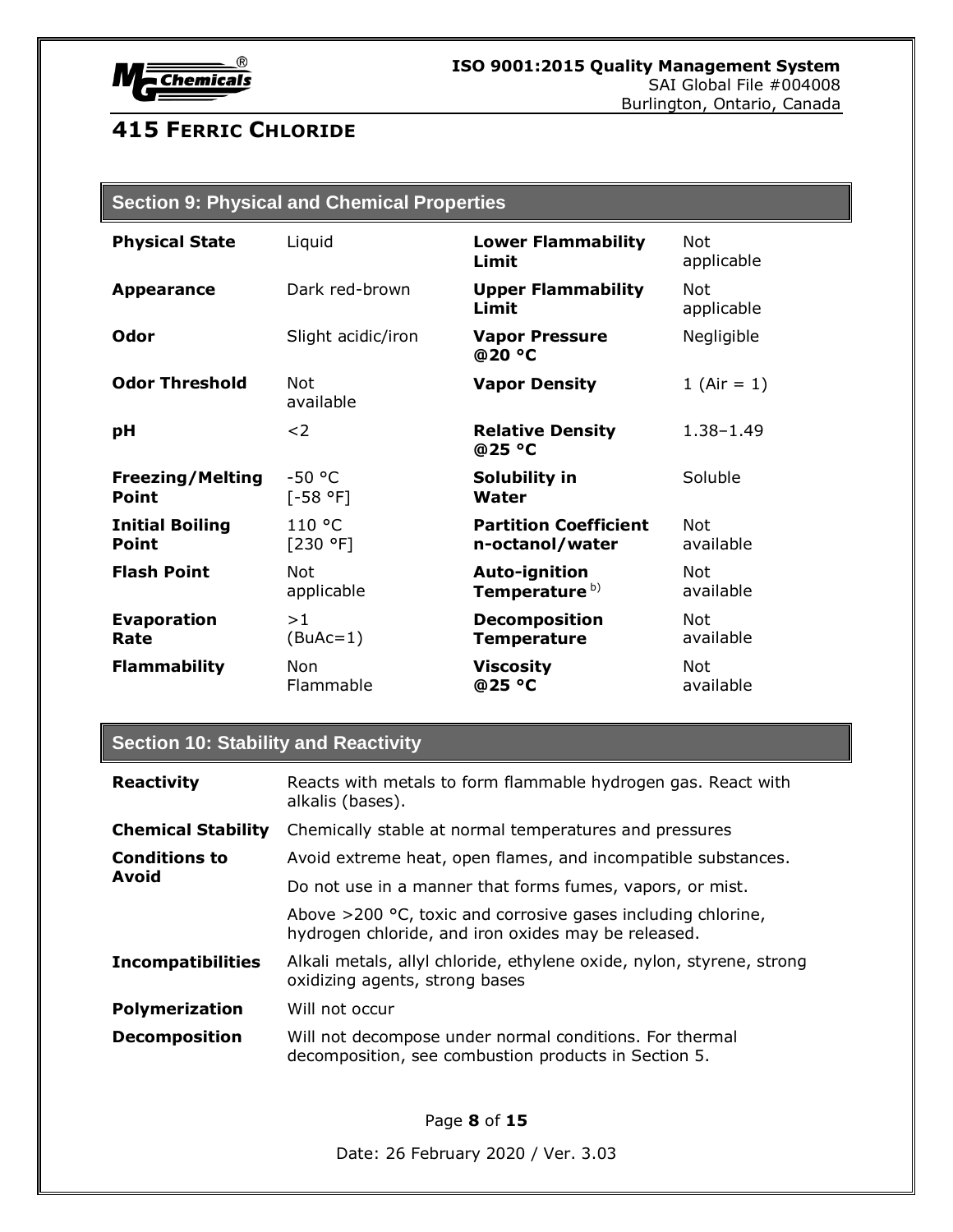

#### **Section 11: Toxicological Information**

#### **Summary of Effects and Symptoms by Routes of Exposure**

| <b>Eyes</b>       | Causes redness, severe irritation, pain, or burns.                                                                                                            |
|-------------------|---------------------------------------------------------------------------------------------------------------------------------------------------------------|
| <b>Skin</b>       | Causes redness, pain, or brown stains on skin.                                                                                                                |
| <b>Inhalation</b> | Inhalation of vapors or mist may cause coughing, respiratory tract<br>irritation, or sore throat.                                                             |
|                   | Exposure to large doses of hydrogen chloride can cause cough,<br>labored breathing, and shortness of breath.                                                  |
| <b>Ingestion</b>  | May cause severe irritation to the mouth, throat, esophagus, and<br>stomach. In large doses, it may also cause abdominal pain, nausea,<br>vomiting, diarrhea. |

**Chronic** No known effects

#### **Acute Toxicity (Lethal Exposure Concentrations)**

| <b>Chemical Name</b> | <b>LD50</b>       | <b>LD50</b>          | <b>LC50</b>     |
|----------------------|-------------------|----------------------|-----------------|
|                      | oral              | dermal               | inhalation      |
| iron trichloride     | $316$ mg/kg       | Not                  | <b>Not</b>      |
|                      | Rat               | available            | available       |
| iron dichloride      | 300 mg/kg         | 2 000 mg/kg          | Not             |
|                      | Rat               | Rat                  | available       |
| hydrochloric acid    | $238 - 277$ mg/kg | 5 010 mg/kg          | 4.2 mg/L        |
|                      | Rat               | Rabbit <sup>a)</sup> | 1 $h$ Rat (gas) |

*Note:* Toxicity data from the RTECS<sup>2</sup> and ECHA databases were consulted. The data from supplier SDSs were also consulted.

a) Monsanto reported value

*Section continued on the next page*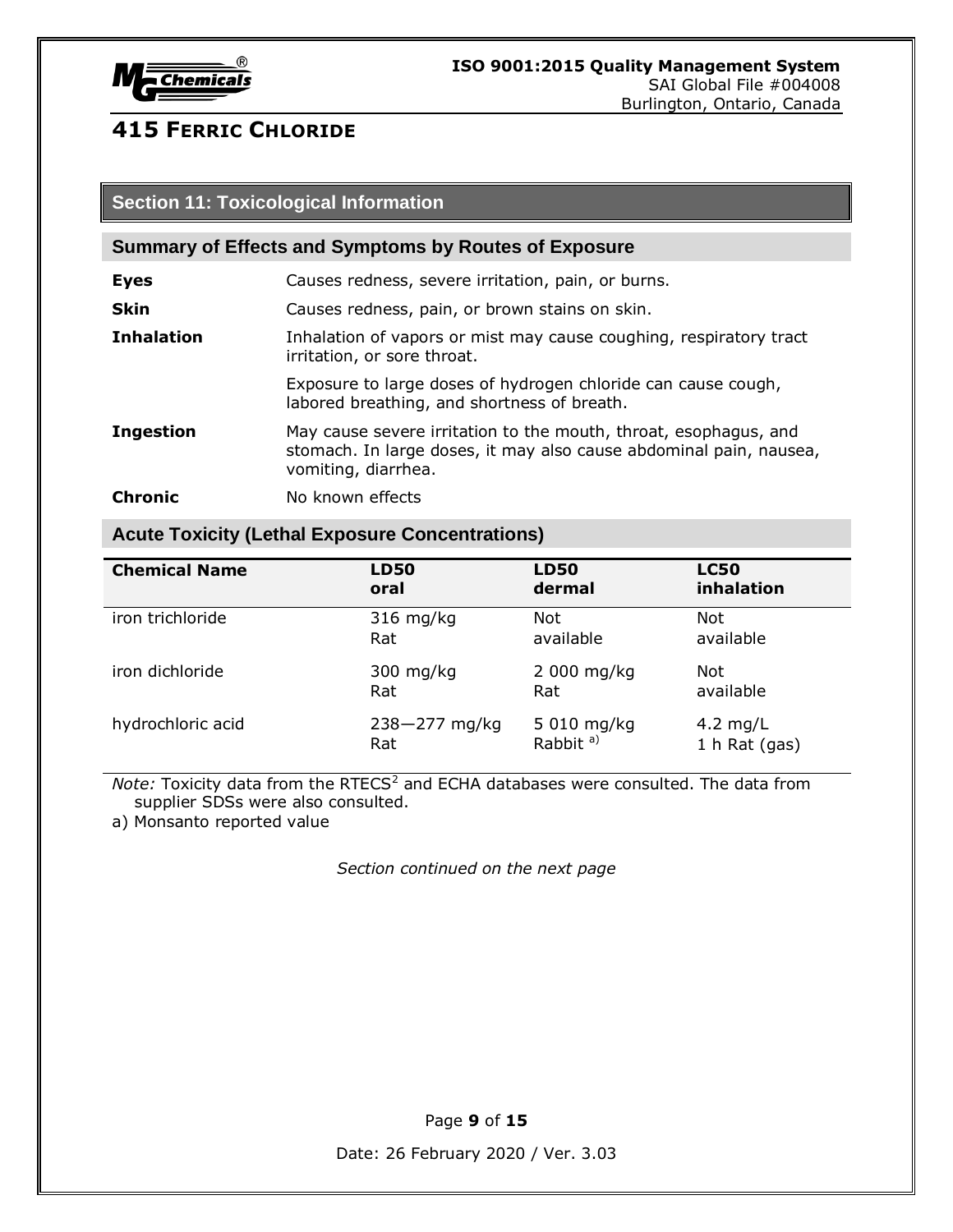

| <b>Other Toxicological Effects</b>                         |                                                                                                                                   |
|------------------------------------------------------------|-----------------------------------------------------------------------------------------------------------------------------------|
| <b>Skin corrosion/irritation</b>                           | Causes skin irritation.                                                                                                           |
| Serious eye damage/irritation                              | Mixture causes severe eye damage.                                                                                                 |
| <b>Sensitization</b><br>(allergic reactions)               | Based on available data, the classification criteria are<br>not met.                                                              |
| Carcinogenicity<br>(risk of cancer)                        | Not classified or listed as a carcinogen under IARC,<br>ACGIH, CA Prop 65, or NTP.                                                |
| <b>Mutagenicity</b><br>(risk of heritable genetic effects) | Based on available data, the classification criteria are<br>not met.                                                              |
| <b>Reproductive Toxicity</b><br>(risk to sex functions)    | Based on available data, the classification criteria are<br>not met.                                                              |
| <b>Teratogenicity</b><br>(risk of fetus malformation)      | Based on available data, the classification criteria are<br>not met.                                                              |
| <b>STOT-single exposure</b>                                | Does not give rise to classification, because the<br>concentration of hydrochloric acid is below the<br>classification threshold. |
| <b>STOT-repeated exposure</b>                              | Based on available data, the classification criteria are<br>not met.                                                              |
| <b>Aspiration hazard</b>                                   | Based on available data, the classification criteria are<br>not met.                                                              |

#### **Section 12: Ecological Information**

Ecological classifications are based on the IMDG/GHS criteria in conjunction with ecotoxicological data from our suppliers, the European Chemical Agency database [\(http://echa.europa.eu\)](http://echa.europa.eu/), and other reliable sources.

Iron trichloride is a category 3 acute aquatic pollutant with a LC50 48 h of 23 mg/L for Oryzias latipes; EC50 9.6 mg/L Daphnia magna (water flea).

Iron dichloride is a category 3 acute aquatic pollutant with a LC50 96 h of 46.6 mg/L for Oryzias latipes; EC50 19.0 mg/L Daphnia magna (water flea).

Hydrochloric acid is a category 2 acute aquatic pollutant with a LC50 24 h of 4 mg/L for Carassius auratus (goldfish); EC50 48 h of 1.5 mg/L Daphnia magna (water flea).

*Section continued on the next page*

Page **10** of **15**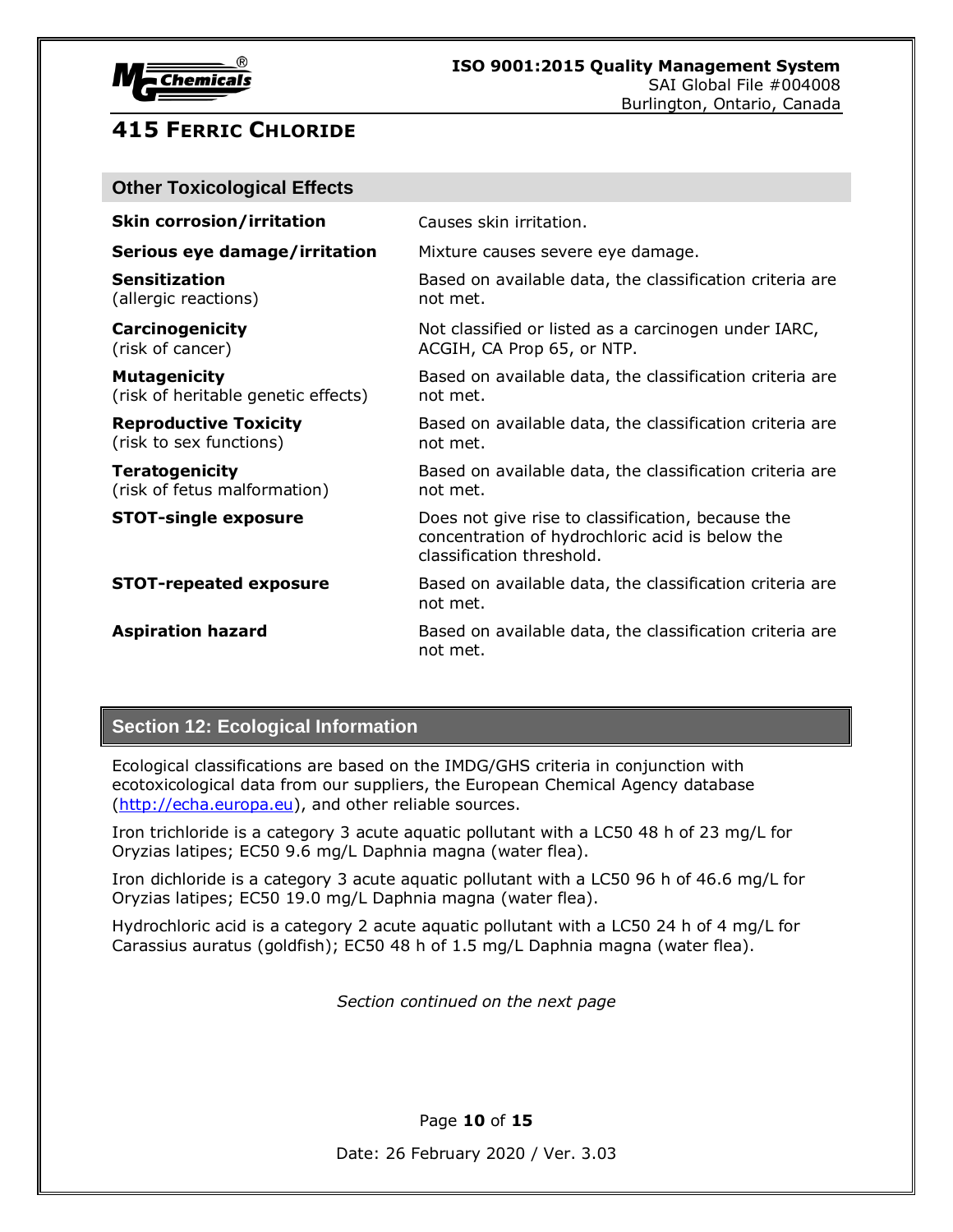

#### **Acute Ecotoxicity**

Category 3 Harmful to aquatic life Avoid release to the environment. Collect spillage.

#### **Chronic Ecotoxicity**

Based on available data, the classification criteria are not met.

#### **Biodegradability**

The content is not readily biodegradable.

#### **Bioaccumulation**

Not available

#### **Other Effects**

Not available

#### **Section 13: Disposal Information**

Dispose of contents in accordance with all local, regional, national, and international regulations.

#### **Section 14: Transport Information**

#### **Ground**

**Refer to TDG regulations** (Canadian Transportation of Dangerous Goods regulations); **USA DOT 49 CFR** (Parts 100 to 185) **Regulations.**

*415-500ML, 415-1L, 415-4L 415-20L* **Limited Quantity UN number:** UN2582



Sizes 5 L and under  $\vert$  Sizes greater than 5 L **Shipping Name:** FERRIC CHLORIDE SOLUTION **Class:** 8 **Packing Group**: III **Marine Pollutant:** No



*Section continued on the next page*

Page **11** of **15**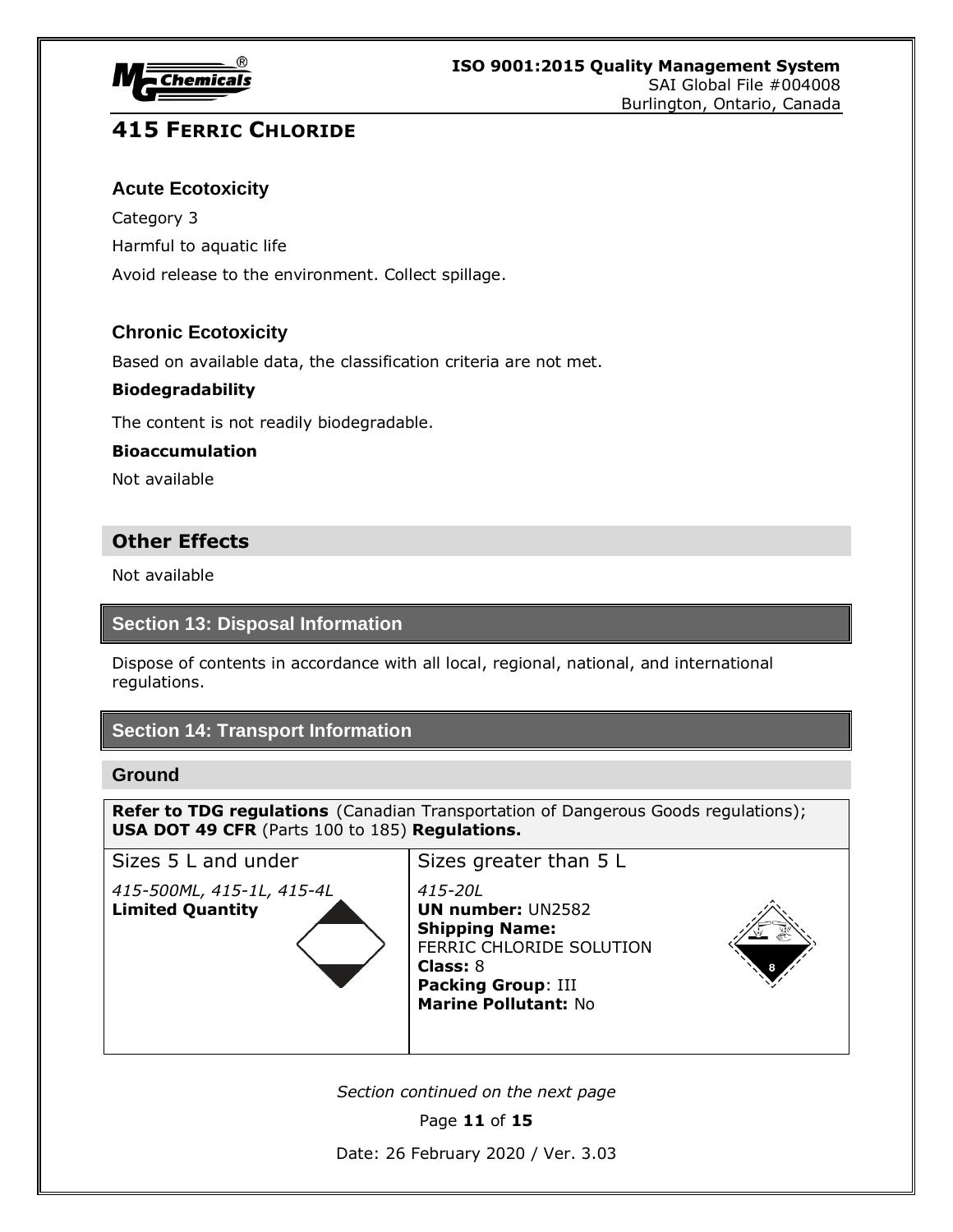

#### **Air**

| <b>Refer to ICAO-IATA Dangerous Goods Regulations.</b>                                                           |                                                                                                                                                                                              |  |
|------------------------------------------------------------------------------------------------------------------|----------------------------------------------------------------------------------------------------------------------------------------------------------------------------------------------|--|
| Sizes 1 L and under                                                                                              | Sizes up to 5 L (Passenger), 60 L (Cargo)                                                                                                                                                    |  |
| 415-500ML*<br><b>Limited Quantity</b><br>Y841<br><b>Combination Pack</b><br>Net QTY per Inner<br>Container 0.5 L | 415-500ML, 415-1L, 415-4 L**<br><b>UN number: UN2582</b><br><b>Shipping Name: FERRIC CHLORIDE</b><br>SOLUTION<br><b>Class: 8</b><br><b>Packing Group: III</b><br><b>Marine Pollutant: No</b> |  |
| Total Net Qty/Pkg = $1 L$                                                                                        |                                                                                                                                                                                              |  |
|                                                                                                                  | <b>Special Provision A803: Must use</b><br>Packing Group II packaging.                                                                                                                       |  |
|                                                                                                                  |                                                                                                                                                                                              |  |

*Attention:* 415-20L is forbidden by air

\* Must be repackaged in combination pack with 1 L max net quantity.

\*\* Size 415-4L may be transported by cargo aircraft only.

#### **Sea**

| <b>Refer to IMDG regulations.</b>                    |                                                                                                                                                                  |
|------------------------------------------------------|------------------------------------------------------------------------------------------------------------------------------------------------------------------|
| Sizes 5 L and under                                  | Sizes greater than 5 L                                                                                                                                           |
| 415-500ML, 415-1L, 415-4L<br><b>Limited Quantity</b> | 415-20L<br><b>UN number: UN2582</b><br><b>Shipping Name:</b><br>FERRIC CHLORIDE SOLUTION<br>Class: 8<br><b>Packing Group: III</b><br><b>Marine Pollutant: No</b> |

*Note:* **Shipper must be appropriately trained and certified before involvement with the transport of dangerous goods.**

Page **12** of **15**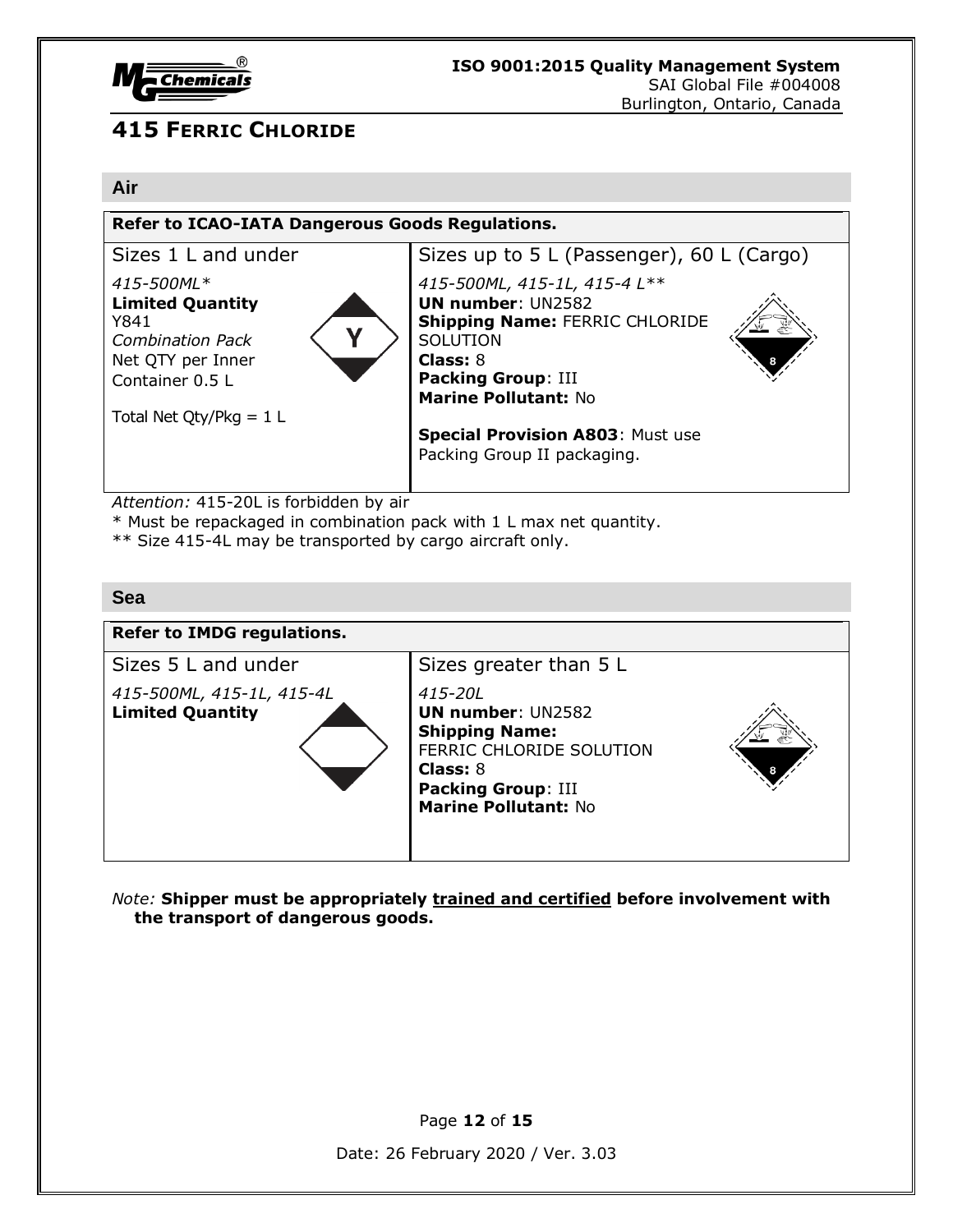

#### **Section 15: Regulatory Information**

#### **Canada**

#### **Domestic Substance List (DSL) / Non-Domestic Substance Lists (NDSL)**

All hazardous ingredients are listed on the DSL/NDSL.

#### **Hazardous Products Act (R.S.C., 1985, c. H-3)**

The safety data sheet and label comply with the Hazardous Product Act and WHMIS 2015.

#### **USA**

#### **Other Classifications**

| <b>HEALTH:</b>              |  |
|-----------------------------|--|
| <b>FLAMMABILITY:</b>        |  |
| <b>PHYSICAL HAZARD:</b>     |  |
| <b>PERSONAL PROTECTION:</b> |  |

#### **HMIS® RATING NFPA® 704 CODES**



*Approximate HMIS and NFPA Risk Ratings Legend*:

0 (Low or none); 1 (Slight); 2 (Moderate); 3 (Serious); 4 (Severe)

**CAA** (Clean Air Act, USA)

This product does not contain any class 1 ozone depleting substances.

This product does not contain any class 2 ozone depleting substances.

This product does not contain ingredients that are listed as hazardous air pollutants.

*Section continued on the next page*

Page **13** of **15**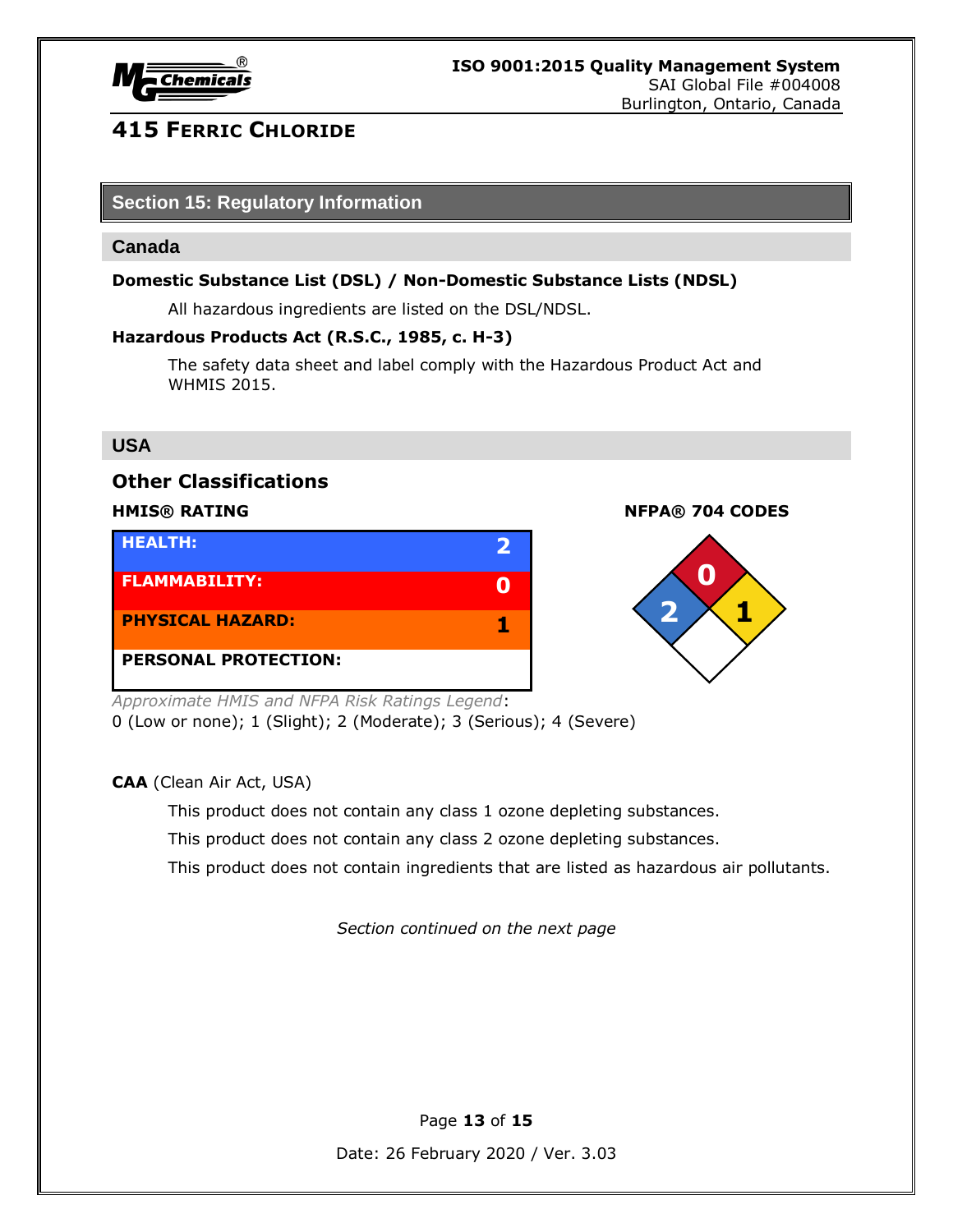

**EPCRA** (Emergency Planning and Right to Know Act, USA, 40 CFR 372.45

This product contains iron dichloride ( $CAS# 7758-94-3$ ; reportable quantity = 100 lb), iron trichloride (CAS# 7705-08-0; reportable quantity = 1 000 lb), and hydrochloric acid (CAS# 7647-01-0; reportable quantity = 5 000 lb), which can be subject to the CERCLA reporting requirements.

This product does not contain ingredient listed in section 313 Title III of the SARA of 1986 and 40 CFR part 372.

**TSCA** (Toxic Substances Control Act of 1976, USA)

All substances are TSCA listed.

**California Proposition 65** (Chemicals known to cause cancer or reproductive toxicity)

This product does not contain any listed substances in California.

#### **Europe**

**RoHS** (Restriction of Hazardous Substances Directive)

This product does not contain any lead, cadmium, mercury, hexavalent chromium, PBB's, PBDE's, DEHP, BBP, DBP, or DIBP and complies with European RoHS regulations.

**WEEE** (Waste Electrical and Electronic Equipment Directive)

This product is not a piece of electrical or electronics equipment and is therefore not governed by this regulation.

#### **Section 16: Other Information**

| <b>SDS Prepared by</b> | MG Chemicals' Regulatory Department |
|------------------------|-------------------------------------|
|                        |                                     |

**Date of Issue** 26 February 2020

**Supersedes** 13 February 2019

**Reason for Changes:** Update to the emergency phone number information.

#### **Reference**

1) All toxicological data were checked against the RTECS (Registry of Toxic Effects of Chemical Substances®)

2) ACGIH *2017 TLVs and BEIs: Based on the documentation of the threshold limit values for chemical substances and physical agents & biological exposure indices*, American Conference of Governmental of Industrial Hygienist Cincinnati, OH (2017).

*Section continued on the next page*

#### Page **14** of **15**